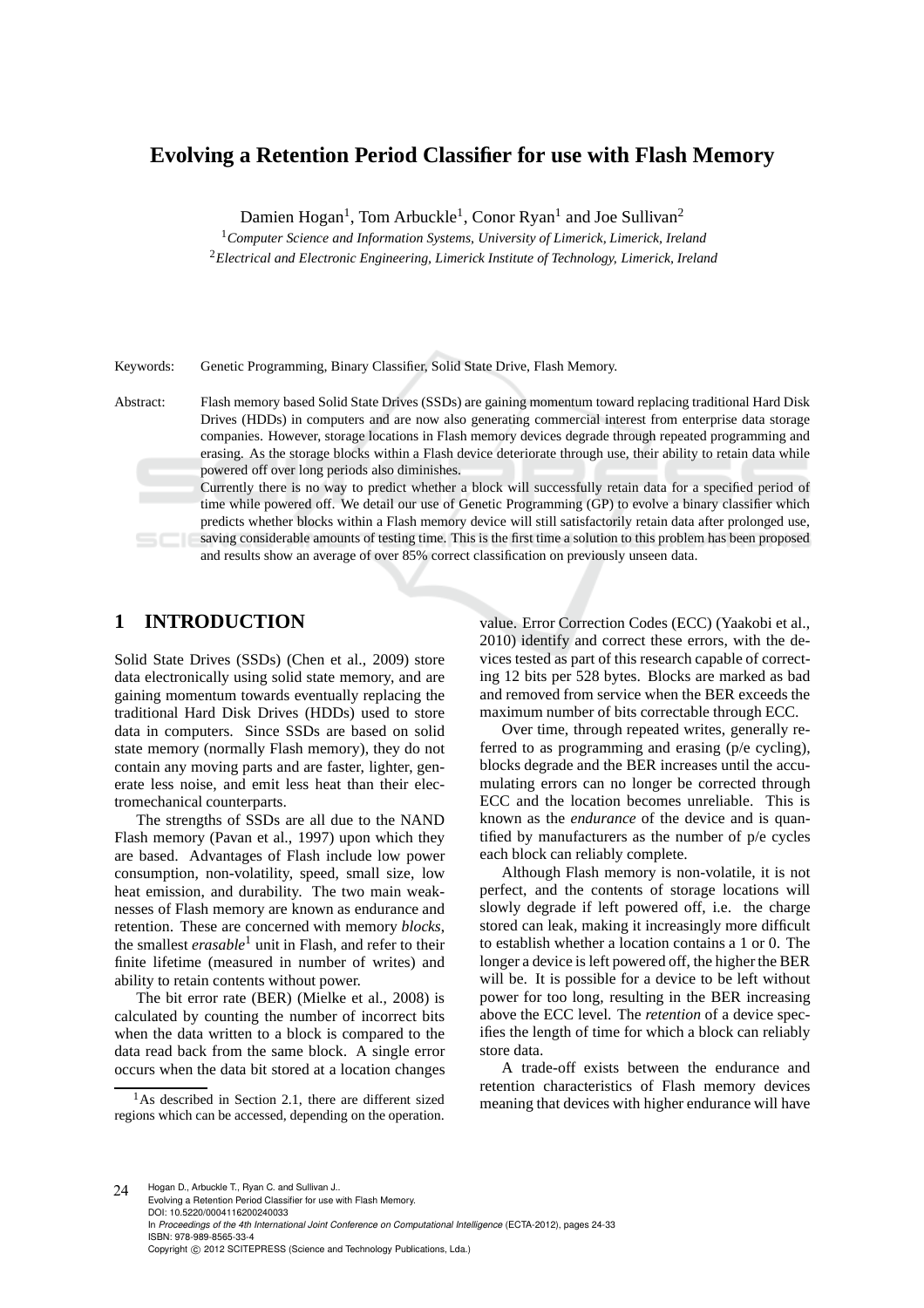lower retention and vice versa. Devices must meet both the endurance and retention specifications outlined by the manufacturer, but tests to evaluate actual endurance and retention are hugely time consuming. It is important to test the worst-case retention of a de $vice – i.e.$  the retention when blocks have already been significantly degraded through p/e cycling, since the device must meet the specified retention requirement regardless of the number of cycles completed.

To examine the retention period of a block within a Flash device, the block is first cycled at high temperature (Mielke et al., 2006) to simulate real-world, lifetime usage. Following this, a predefined data pattern is written to the device before it is placed in a high temperature oven<sup>2</sup>. After a fixed period of time the previously stored data is then read from the test block and the corresponding BER is calculated, allowing evaluation of the retention ability of the device. In total, this test process takes almost eight days.

There is currently no method to predict the deterioration of data stored in a Flash memory block over a fixed period of time. In this paper, we use Genetic Programming (GP) (Koza, 1992; Poli et al., 2008) to evolve a *Retention Period Classifier* which predicts whether Flash memory blocks will retain data for the required length of time. This binary classifier determines whether the number of errors following the retention period will exceed a predetermined decision boundary, allowing us to determine quickly blocks which will not correctly retain data over the course of a retention period without having to complete the time consuming assessment itself.

Analysis of the data points acquired from destructive tests on actual Flash devices shows the difficulty of the problem while the results of classification tests performed on previously unseen data show its potential for real world application. We show that, in spite of this analysis revealing inconsistencies and even contradictions in the data, we evolve a classifier that can correctly predict the result of a retention period assessment over 85% of the time, across a variety of cycling conditions on previously unseen data.

The remainder of this paper is structured as follows. Section 2 will provide more information on SSDs and Flash memory while Section 3 introduces research related to this topic. Section 4 gives details of the experiments used to gather the retention data and also our GP configuration while Section 5 presents our results. We then give an overview of our proposed future work in Section 6 before concluding the paper in Section 7.

## **2 BACKGROUND**

#### **2.1 Flash Memory**

Flash memory is a non-volatile, electrically erasable programmable read only memory (EEPROM). Nonvolatility is achieved through a floating gate transistor (Kahng and Sze, 1967) which utilises an insulating oxide layer in order to maintain the floating gate's charge. The quantity of charge stored on the gate is read to determine the data stored at that location.

There are two main forms (Brewer and Gill, 2008) of Flash memory that are named after the organisation of the arrays of floating gates within the devices, namely, NOR Flash and NAND Flash, which operate in different ways, making them suitable for different applications. NOR Flash cells are connected in parallel which allows the cells to be read and programmed individually while the NAND Flash memory configuration is based on cells in series. NOR Flash is ideal for code storage and execution applications while the NAND Flash memory configuration makes it denser and therefore cheaper than NOR memory. NAND Flash memory is used in data storage applications and is the standard form of memory used in SSDs.

The traditional method of storing data in Flash cells is to store a single bit per floating gate transistor. This is the fastest and most reliable method and is referred to as single level cell (SLC) Flash. In order to increase the density of cells and decrease the costs of Flash, multilevel cell (MLC) technology has emerged which lowers the cost of Flash devices by storing multiple bits per floating gate.

MLC Flash SSDs are more appealing to consumers due to their lower cost and higher capacity but do not offer the same performance (in terms of endurance, speed or retention) as SLC based drives. However, Flash manufacturers are focusing more on the consumer MLC market, since these devices are approximately half the cost of SLC devices to produce and their performance in general is good enough for the consumer market, e.g. mobile devices, memory sticks, and so on. However, this has led to a significant reduction in the number of SLC devices being manufactured, effectively raising the price of SLC, with SLC devices selling for up to 6 times the price of MLC devices (Shread, 2009).

NAND Flash memory is composed of accessible regions known as pages (comprised of arrays of cells) and blocks with the size of these areas varying between devices due to factors such as storage capacity. In the MLC devices tested as part of this research, a page contains 4096 bytes for storage and an additional 224 spare bytes (not visible to the user) which are typ-

<sup>2</sup>Arrhenius' Equation is the standard technique used to determine the variable values (duration and temperature) for temperature accelerated tests.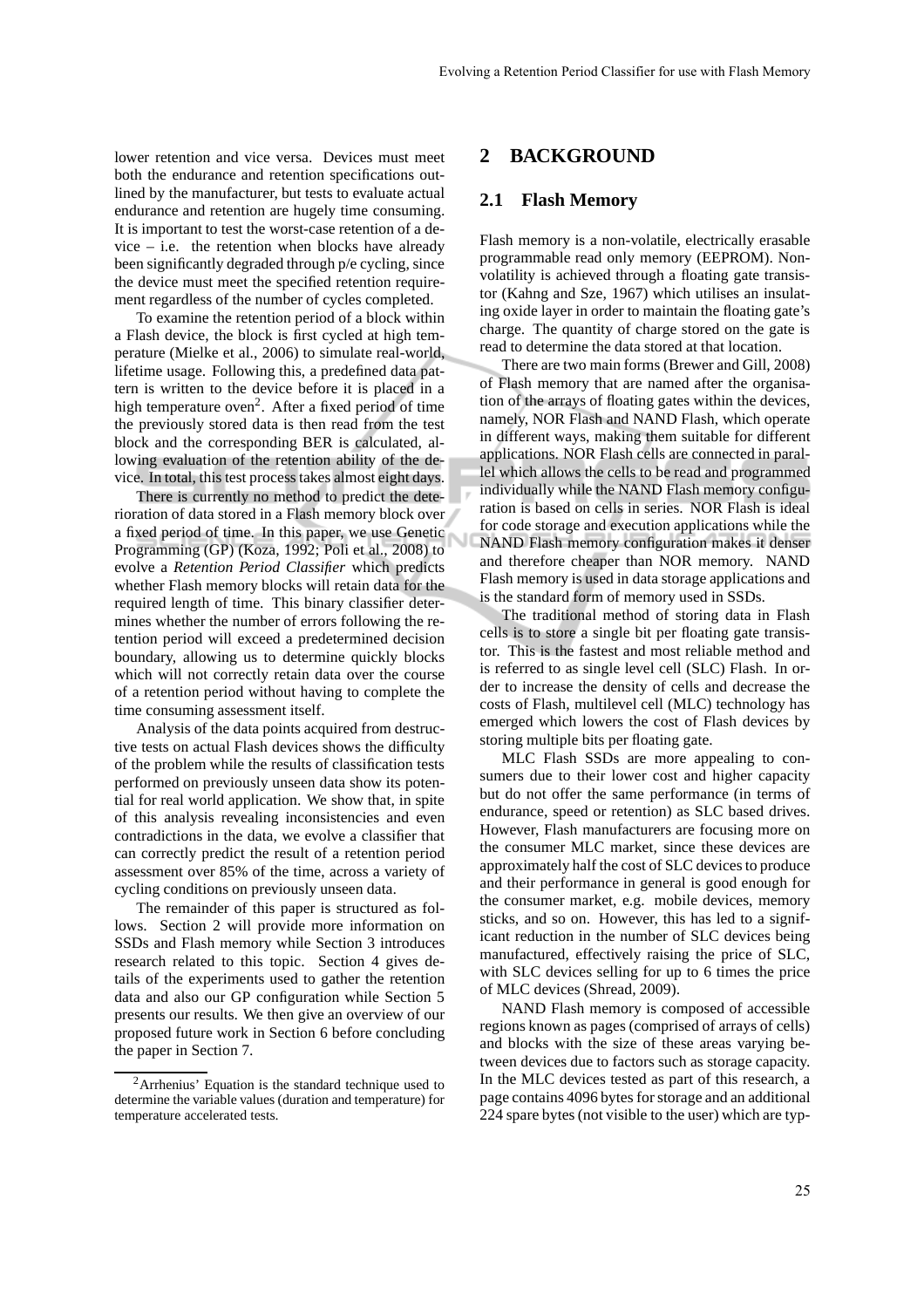ically used for error correction and other meta-data, while a block is composed of 128 pages with 16384 blocks on the chip. Read and program operations can occur at page level with a block being the smallest area that can be erased. An important characteristic of programming Flash memory is that locations must be erased before they can be programmed.

Unlike NOR Flash, which is required to be errorfree, ECC is essential for NAND Flash memory, working at the page level and correcting a small number – for example 12 bits per 528 bytes – of single bit errors per page. NAND chips may also ship with some bad blocks which are identified during the manufacturing process. These blocks are recorded on the device and not used, allowing far more chips to be shipped, lowering chip cost.

#### **2.1.1 Endurance versus Retention**

One of the main characteristics of Flash memory is the degradation (Aritome et al., 1993) through repeated p/e cycling of the oxide layer insulating each floating gate. This leads to blocks having a finite lifetime, termed *endurance*, generally quantified by manufacturers as a maximum number of p/e cycles before the block will become unreliable or fail completely.

A second important characteristic of Flash memory, known as *retention*, is the ability of stored bits within the device to retain their state over long periods of time. Retention errors occur due to leakage of electrons (Aritome et al., 1990) from a cell over time and can be accelerated by increased temperature and wear (through p/e cycling).

A typical manufacturer's specification for SLC NAND Flash endurance is 100,000 cycles, while MLC endurance is generally far less and usually in the region of 5,000 to 10,000 cycles. Specified retention for MLC NAND consumer grade devices is typically 10 years while the retention of enterprise devices ranges from 3 months up to 1 year. The difference between the retention rating of consumer and enterprise devices is due to the endurance / retention trade-off as enterprise devices accept a lower retention rating in order to gain a higher endurance specification.

#### **2.1.2 Operating Parameters**

Flash memory devices contain a number of control registers, which store the various operating parameters required by the device including values to represent voltage levels and timings for read, program, and erase operations. Many of these values are interdependent and all are set before the device leaves the manufacturing plant, remaining unchanged for the lifetime of the device.

#### **2.2 Solid State Drives**

SSDs are designed to mirror HDDs in terms of their external attributes such as size, form factor and communication interface. Since SSDs do not contain any moving parts, their latency (the delay between requesting and receiving data) is typically orders of magnitude better than HDDs and they also perform much faster, due to their large amount of internal parallelism, with many Flash components providing data at the same time. SSDs use far less energy than HDDs, which leads to longer battery life in mobile devices and, in enterprise situations, can lead to huge savings on cooling expenditure since using less power generates less heat.

Momentum is now growing towards using SSDs in enterprise environments for large scale data storage. However, consumer grade SSDs favour cost over performance, so MLC NAND Flash memory is the standard memory for them, while the performance demands of an enterprise data storage environment require that the more expensive SLC NAND Flash memory is used. Enterprise data storage companies are hopeful that the improvement of MLC NAND Flash performance will continue so that it will soon be capable of meeting the demands of an enterprise storage device.

## **3 RELATED RESEARCH**

(Sullivan and Ryan, 2011) reported on their application of an Evolutionary Algorithm (EA) to the problem of Flash memory degradation. Their research investigated the viability of developing a hardware platform to facilitate the use of an EA to automatically discover improved operating parameter settings within NOR Flash memory. The results of their experiments showed an average endurance improvement of between 250% and 350% with a maximum achieved improvement of 700%.

Information is not available as to how manufacturers set these operating parameters, but Sullivan and Ryan's research has shown that they are not optimal. This is in agreement with our view that a GA can be used to adjust them in order to improve the endurance of MLC NAND Flash memory and will be discussed further in Section 6.

Research by (Grupp et al., 2009) determined that the performance of Flash memory varies significantly between devices. Their results showed that program operations on certain pages within blocks are faster than others. These pages perform approximately 5 times faster than the rest of the pages. MLC NAND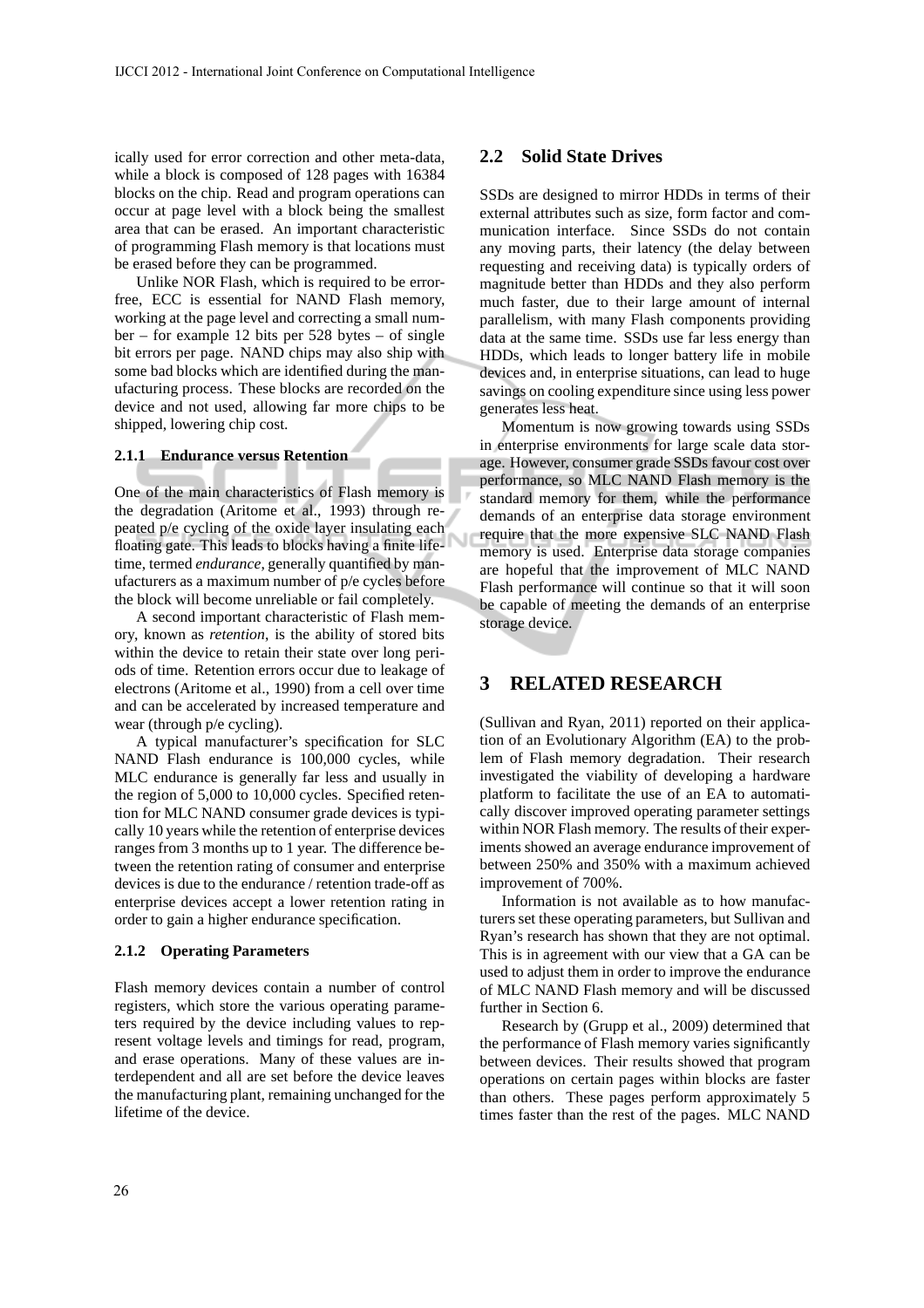program performance was found to have increased on average by 10-15% over the lifetime of each block, indicating that, as the devices degrade, it becomes easier to program them. This is due to the fact that the insulating oxide layer has deteriorated, resulting in less resistance to the tunnelling of electrons through it.

The work by Grupp et al. found that even devices made by the same manufacturer can perform at different levels. This reinforces our belief that tests must be performed on a number of devices, and in particular, on a number of Flash memory devices of the same specification and model, in order to generate results which can be generalised to all devices of that type.

(Desnoyers, 2010) found that the actual lifetimes of blocks in a Flash memory device vary greatly with some lasting up to 100 times longer than the manufacturers' specifications. Endurance was tested by repeatedly p/e cycling a single page within a block with all zeros. Desnoyers also reported that program time decreases with block usage, while erase time increases as the block wears.

Tests performed by Desnoyers show that manufacturers' specifications are extremely conservative since the endurance of many test blocks was two orders of magnitude greater than the specified rating. Pages within blocks perform at different levels and in order to stress the complete block, our experiments programmed all pages within each block and assessed the combined error count for the entire block.

# **4 EXPERIMENTAL DESIGN**

The data required for the GP portion of this research was accumulated through the destructive testing of four NAND Flash memory devices. Blocks in each Flash device were initially p/e cycled over a period of one week in an oven which simulated real world usage for the devices. Following this simulation of usage, a 12 hour retention period was observed. This temperature accelerated phase of the process simulates 3 months real world retention. Data was gathered by performing error counts immediately before and after the retention period. Following this series of tests, the data acquired was used by GP to evolve our Retention Period Classifier. The procedures mentioned above will now be discussed in more detail.

#### **4.1 Hardware**

A purpose built hardware platform was constructed to facilitate the issuing of commands from a PC to perform detailed tests on Flash chips. A software program was then developed to use this hardware to perform detailed endurance cycling and retention period evaluations on NAND Flash memory devices. All details of the tests and data acquired from the tests were saved to a database for future reference.

## **4.2 Testing**

Due to the time consuming nature of these tests and the number of available Flash testing units, four chips of the same model from the same manufacturer were tested. One requirement of the week long simulation of usage test is to allow blocks some recovery time between programs. This is because the speed with which a device degrades is directly related to the speed with which it is being cycled; a drive that is completely rewritten ten times in a single day will accumulate considerably more damage than one that is completely rewritten ten times in one week.

Table 1: Blocks were cycled to a number of different levels in order to gain a wide range of test data. Intervals of 5,000 cycles were used in the range of 5,000 to 30,000 cycles.

| <b>Target Cycles</b> | <b>Test Blocks</b> |
|----------------------|--------------------|
| 5,000 Cycles         | 11 Blocks          |
| 10,000 Cycles        | 11 Blocks          |
| 15,000 Cycles        | 11 Blocks          |
| 20,000 Cycles        | 11 Blocks          |
| 25,000 Cycles        | 11 Blocks          |
| 30,000 Cycles        | 11 Blocks          |

Taking this into account, as well as our aim of acquiring data at varying levels of cycling across many chips, 66 blocks were tested per device. These blocks were randomly chosen and divided into six cycling groups as shown in Table 1. The test software was written to balance the cycling rate throughout the week so that all cycling groups would run for the full duration of the process regardless of their target number of cycles. This meant, for example, that blocks with a target of 5,000 p/e cycles would have more recovery time between cycles than blocks completing 30,000 cycles.

Error counts were performed by writing a predefined pattern (a hexadecimal string) to a block and then reading it back, counting the number of errors introduced by storing the data in the block. During the temperature accelerated parts of the process, the blocks were cycled by iterating through a group of six pre-determined random hexadecimal string patterns. The pattern used to perform error counts at the end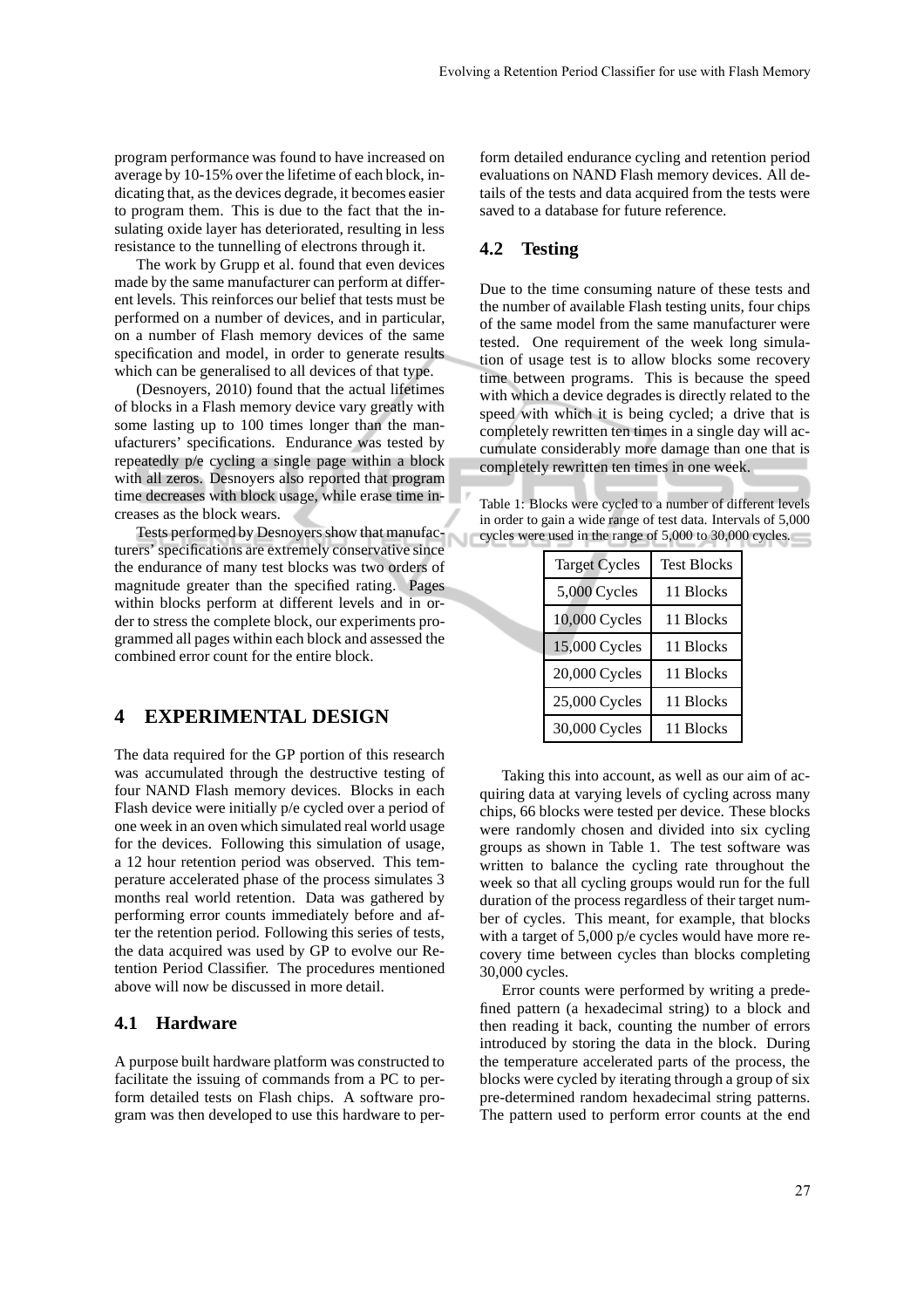| Step           | Duration | Temperature    | Operation(s)                                                                                                                                                                                                                                                  | Result                                                      |  |
|----------------|----------|----------------|---------------------------------------------------------------------------------------------------------------------------------------------------------------------------------------------------------------------------------------------------------------|-------------------------------------------------------------|--|
| 1              | 1 Week   | $85^{\circ}$ C | Repeated cycling of 66 blocks using a number of<br>pre-defined random patterns. 1 cycle was per-<br>formed on each block before moving on to the<br>next block in the sequence. This allows some<br>recovery time between cycles on each individual<br>block. | Number<br>of<br>cycles<br>completed<br>is<br>GP<br>input 1. |  |
| $\mathfrak{D}$ |          | $85^{\circ}$ C | At the end of step 1, an error count was performed<br>on all blocks using the difficult pattern.                                                                                                                                                              | Number of errors is<br>GP input 2.                          |  |
| 3              |          | $25^{\circ}$ C | Prior to the start of the 12 hour retention period,<br>the chip was cooled to room temperature, with an<br>error count performed on all blocks using the ran-<br>dom pattern.                                                                                 | Number of errors is<br>GP input 3.                          |  |
| 4              | 12 Hours | $85^{\circ}$ C | The chip remained idle for the duration of the re-<br>tention period.                                                                                                                                                                                         |                                                             |  |
| 5              |          | $25^{\circ}$ C | Following the 12 hour idle time, the chip was<br>cooled to room temperature, and an error count<br>was performed on all blocks using the random pat-<br>tern.                                                                                                 | Number of errors is<br>GP output.                           |  |

Table 2: The testing procedure produced three inputs and one output for use with GP. Blocks were cycled for one week at temperature before the retention period was evaluated.

of the week long cycling phase was supplied to us by our industrial partners. This pattern is referred to as the difficult pattern<sup>3</sup>, and stressed blocks far more than regular data patterns due to the arrangement of bits (and in turn the charge stored in adjacent cells) required to represent the pattern. The pattern used to determine the number of errors in each block immediately before and after the retention period was a pre-determined random pattern.

The steps required during the overall process are listed in Table 2. All four test devices were placed in an oven and, when the oven temperature had stabilised at 85◦C, the week long temperature accelerated cycling was initiated. During this period, data such as error counts and read, program, and erase times were recorded every 1,000 cycles for future reference. At the end of the week-long test, the difficult pattern was written to each test block and the corresponding error count was recorded.

The temperature accelerated retention period required that the blocks be programmed and read at room temperature. Following the completion of the week long test, the oven was cooled to 25◦C and the pre-retention random pattern error count was performed. The oven was then reheated to 85◦C and the chips were left idle at this temperature for 12 hours. Upon completion of this, the data was then read from all test blocks, and error counts performed, when the chips had cooled to 25◦C once more.

The four chips successfully completed this series of procedures, each providing data from 66 blocks for use in our GP experiments. The fact that it took eight days and the destruction of blocks on a number of Flash memory devices to accumulate just 264 data points stresses just how expensive this form of testing is in terms of both time and hardware.

Table 3: The input parameters for the GP system are the number of cycles performed and two error counts, each using a different pattern. A single output is produced.

| Parameter | Description                                                |  |  |  |
|-----------|------------------------------------------------------------|--|--|--|
| Input 1   | Cycles Completed                                           |  |  |  |
| Input 2   | Pre-Retention 'Difficult Pattern'<br><b>Error Count</b>    |  |  |  |
| Input 3   | Pre-Retention 'Random Pattern'<br>Error Count <sup>4</sup> |  |  |  |
| Output    | Post-Retention 'Random Pattern'<br>Error Count             |  |  |  |

<sup>&</sup>lt;sup>4</sup>Input 3 was later removed from the dataset as all values, regardless of cycles completed were 0.

<sup>3</sup>We have not included the hexadecimal string used in the difficult pattern due to a Non Disclosure Agreement with our partners in industry.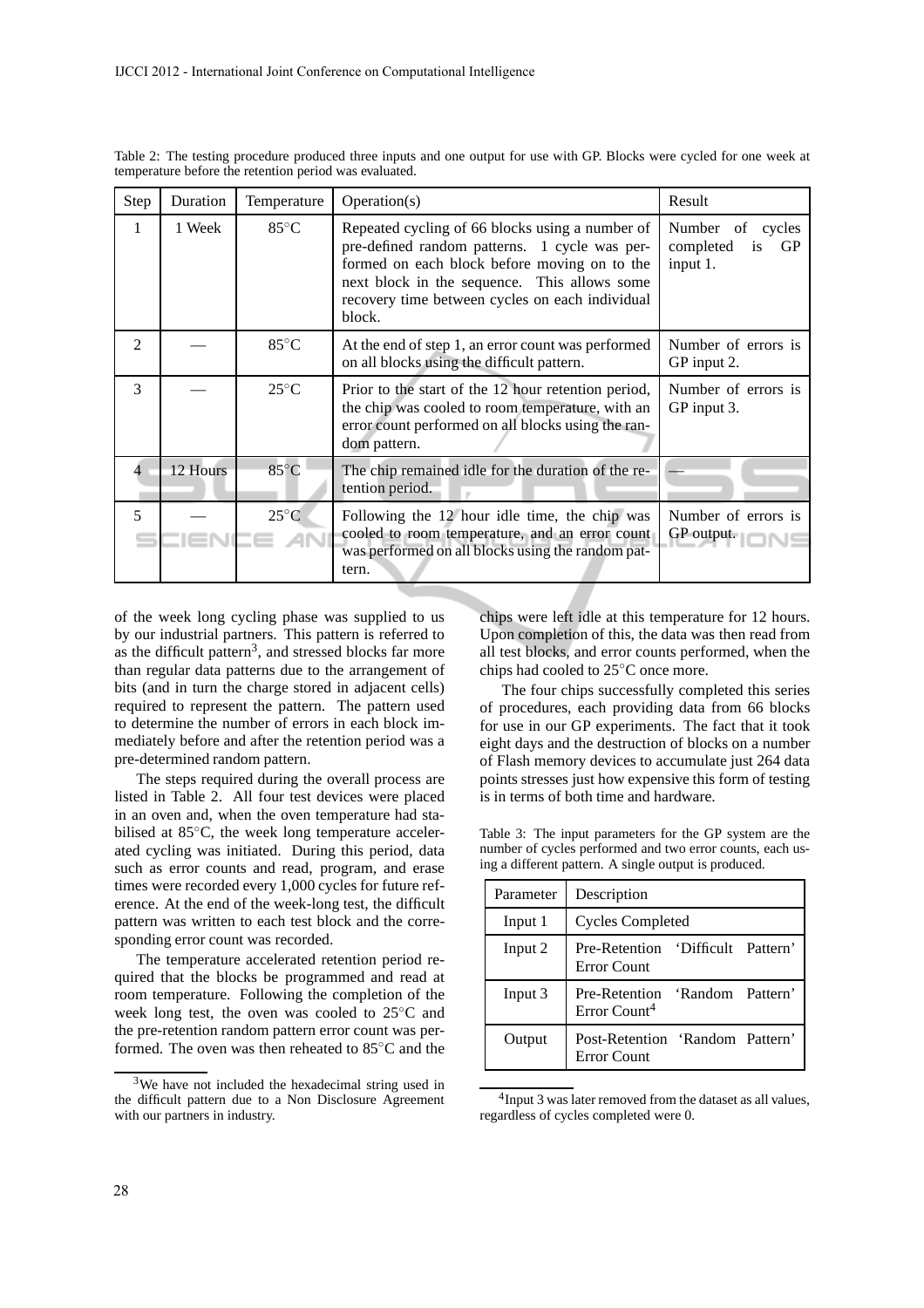

Figure 1: The error counts before and after the retention period. The different scales are to be expected as the number of post-retention errors should far exceed the number of pre-retention errors. The number of cycles has a significant effect on both the number of pre-retention and post-retention errors.

## **4.3 Test Data**

In order to evolve our Retention Period Classifier, we determined that the inputs and output for the GP system should be those shown in Table 3, since these are the quantifiable characteristics of the test blocks before and after the retention period. The first input is the number of cycles completed by the block at the end of the seven day temperature accelerated simulation of usage. The other two inputs are both error counts performed on the test block.

As expected (based on trial runs and related research), the data acquired before and after the retention period was extremely noisy, meaning experimental data points containing similar, or even identical inputs produced varied outputs. Furthermore, the preretention random error pattern resulted in zero errors on every test so this column was removed from our data set, leaving us with the other two inputs and one output already described.

Figure 1 shows the data acquired from the earlier tests. This shows the levels of variation in the data acquired from the temperature accelerated retention periods. For example, the pre-retention error rates at 30,000 cycles vary in the range of 5 to 112 errors, while the post-retention error rates for blocks cycled to 30,000 cycles vary from 136 to 1974 errors.

The Flash devices under test have a specified endurance of 5,000 cycles and a specified retention of 10 years. As mentioned previously, a trade-off exists between these two characteristics which is why devices cycled to higher levels than 5,000 (and up to 30,000) can reasonably be expected to successfully retain data over the relatively short time period of three months.

# **4.4 Decision Boundary for Binary**

**Classifier**

In a Flash memory device, a block is marked as bad (and removed from service) when the number of single bit errors is greater than the number of errors correctable by the on chip ECC. This is calculated as  $11,915<sup>5</sup>$  correctable single bit errors for the MLC NAND Flash device described in Section 2.1.

JBLIC ATIONS

For the purposes of this paper we have chosen 200 post-retention errors as the point at which a block is deemed to have failed. This number was chosen as our tests did not cycle any blocks to the level required to generate error counts of the magnitude of the maximum correctable bit rate. A decision boundary of 11,915 would lead to all blocks being classified as successfully retaining their data beyond the retention period and would not provide any useful data for training our GP system.

Using a 200 bit error point of failure results in all but one data point successfully passing the retention period up to and including 15,000 cycles. Most data points pass at 20,000 cycles, while most fail at 30,000. The 25,000 cycle data points are generally the most difficult to classify as approximately half the points fail and do not retain their data. These pass / fail rates at a decision boundary of 200 errors provide a good range of data to trial the evolution of our Retention Period Classifier. Table 4 shows the pass and fail rates for blocks when the decision boundary for correctable bit errors is set at 200.

 $54096$  bytes per page  $* 128$  pages = 524288 bytes per block. 12 bit correction per 528 bytes = 11915 correctable bits per block.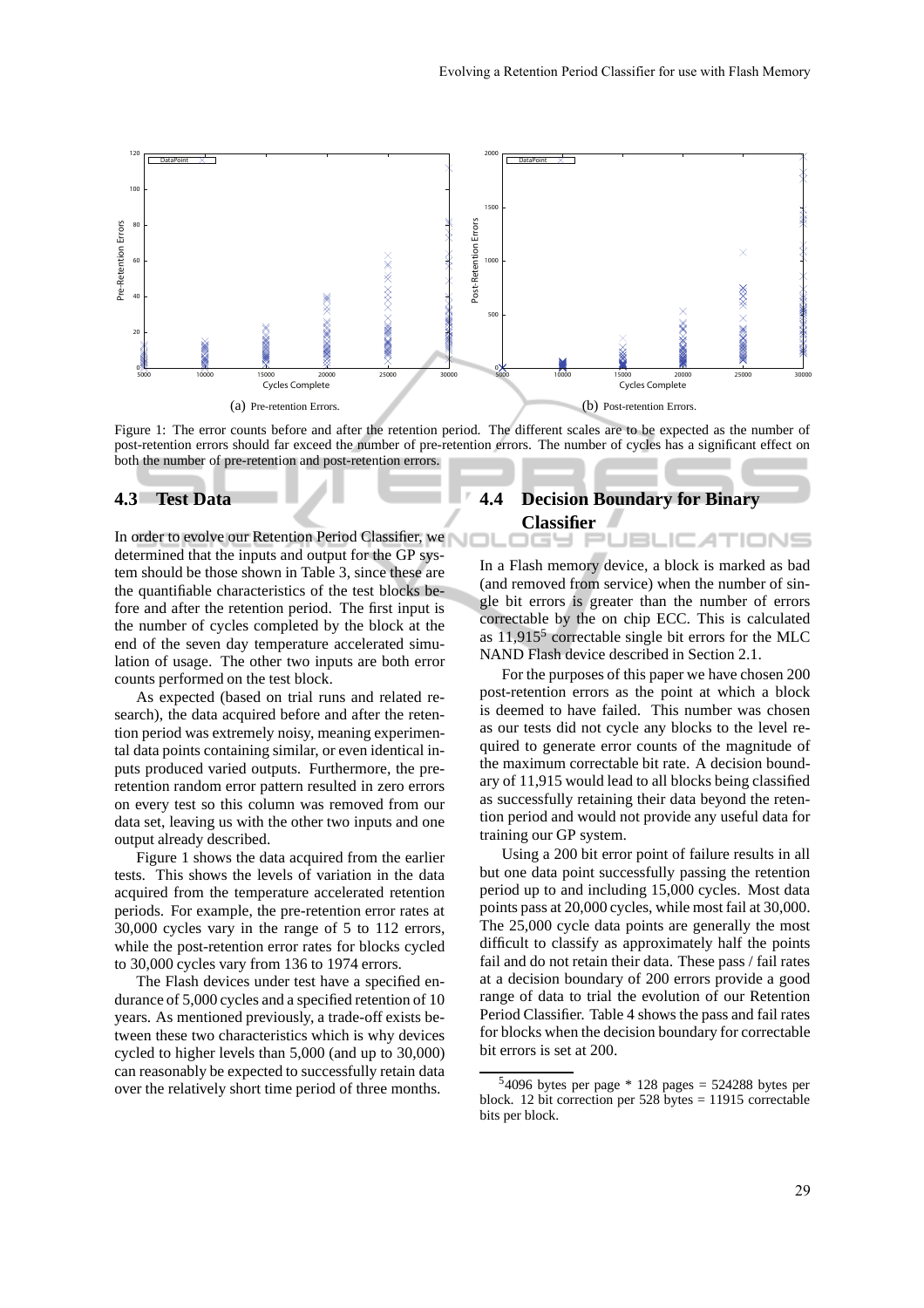| Cycles | Pass Blocks       | <b>Fail Blocks</b> |  |  |
|--------|-------------------|--------------------|--|--|
| 5,000  | 44/44 (100 %)     | $0/44$ (0 %)       |  |  |
| 10,000 | 44/44 (100 %)     | $0/44$ (0 %)       |  |  |
| 15,000 | 43/44 (97.73 %)   | $1/44$ (2.27 %)    |  |  |
| 20,000 | 32/44 (72.73 %)   | 12/44 (27.27 %)    |  |  |
| 25,000 | 18/44 (40.91 %)   | 26/44 (59.09 %)    |  |  |
| 30,000 | $7/44$ (15.91 %)  | 37/44 (84.09 %)    |  |  |
| Total  | 188/264 (71.21 %) | 76/264 (28.79 %)   |  |  |

Table 4: The number of blocks which pass and fail at each level of cycling when the maximum number of correctable bit errors is set at 200.

## **4.5 Data Analysis**

Analysis of the data set found that correctly classifying every point as being above (fail) or below (pass) the predefined decision boundary was impossible. This is due to the extremely noisy nature of the data with identical inputs from multiple data points resulting in differing outputs.

Data points which had identical inputs but outputs which led to different results were labelled *conflicting data points*. At 15,000 cycles, only one data point was regarded as a fail (a post-retention error count above the decision boundary of 200). However, this point was a conflicting data point, as another point with identical inputs resulted in a pass. This meant that 100% success when classifying data points at 15,000 cycles was impossible due to the existence of two conflicting data points as only one of them could be classified correctly.

Details of conflicting data points are shown in Table 5. The first data row in this table states that two data points contained identical inputs (15,000 cycles, 16 pre-retention errors) with one of the data points resulting in a pass while the other data point failed. The scale of this problem increased for greater levels of cycling with a total of 18 conflicting points across six sets of inputs (in some cases up to five data points had identical inputs) at 20,000 cycles. This resulted in at least seven data points which would be impossible to classify correctly. A minimum of six points would be impossible to classify correctly at 25,000 cycles while at least five data points would always be incorrect at 30,000 cycles due to conflicting results.

Further analysis examined data points that showed high potential for misclassification as they produced a different result to their surrounding neighbours. *Potential misclassifications* were data points which produced different results to other data points which con-

| Table 5: The number of conflicting data points at each level   |
|----------------------------------------------------------------|
| of cycling. Conflicting data points make 100% correct clas-    |
| sification impossible as identical inputs produced different   |
| results. For example, the third data row in this table states  |
| that 5 data points contained identical inputs (20,000 cycles,  |
| 8 pre-retention errors) with four of the data points resulting |
| in a pass while the other data point failed.                   |
|                                                                |

|                | Inputs              | Result |                |              |
|----------------|---------------------|--------|----------------|--------------|
| Count          | Cycles              | Errors | Pass           | Fail         |
| 2              | 15,000 Cycles       | 16     | 1              | 1            |
| $\overline{2}$ | 20,000 Cycles       | 5      | 1              | 1            |
| 5              | 20,000 Cycles       | 8      | $\overline{4}$ | 1            |
| $\overline{2}$ | 20,000 Cycles       | 10     | 1              | 1            |
| 5              | 20,000 Cycles       | 11     | $\overline{2}$ | 3            |
| $\overline{2}$ | 20,000 Cycles       | 14     | 1              | 1            |
| 2              | 20,000 Cycles       | 26     | $\mathbf{1}$   | 1            |
| $\overline{c}$ | 25,000 Cycles       | 8      | 1              | $\mathbf{1}$ |
| 2              | 25,000 Cycles       | 11     | 1              | 1            |
| $\overline{4}$ | 25,000 Cycles       | 14     | 3              | 1            |
| 5              | 25,000 Cycles       | 15     | 2              | 3            |
| 3              | 25,000 Cycles<br>21 |        | 1              | 2            |
| $\overline{2}$ | 30,000 Cycles       | 12     | 1              | 1            |
| 2              | 30,000 Cycles       | 14     | 1              | 1            |
| $\overline{2}$ | 30,000 Cycles       | 15     | 1              | 1            |
| 3              | 30,000 Cycles       | 16     | $\overline{2}$ | 1            |
| $\overline{2}$ | 30,000 Cycles       | 25     | 1              | 1            |

NС

tained similar inputs. When the majority of data points containing the same number of cycles and within a range of 10 pre-retention errors all resulted in the opposite classification to the point under review, the point was regarded as a potential misclassification.

At 15,000 cycles, one data point was prominent as a potential misclassification while at both 20,000 and 25,000 cycles this number increased to 12. The number of potential misclassifications then decreased to six at 30,000 cycles.

#### **4.6 Genetic Programming**

Rather than developing our own GP system, ECJ (Luke, 2010), a Java based Evolutionary Computation system was employed. Prior to beginning our GP runs, the data was randomly divided into 8 groups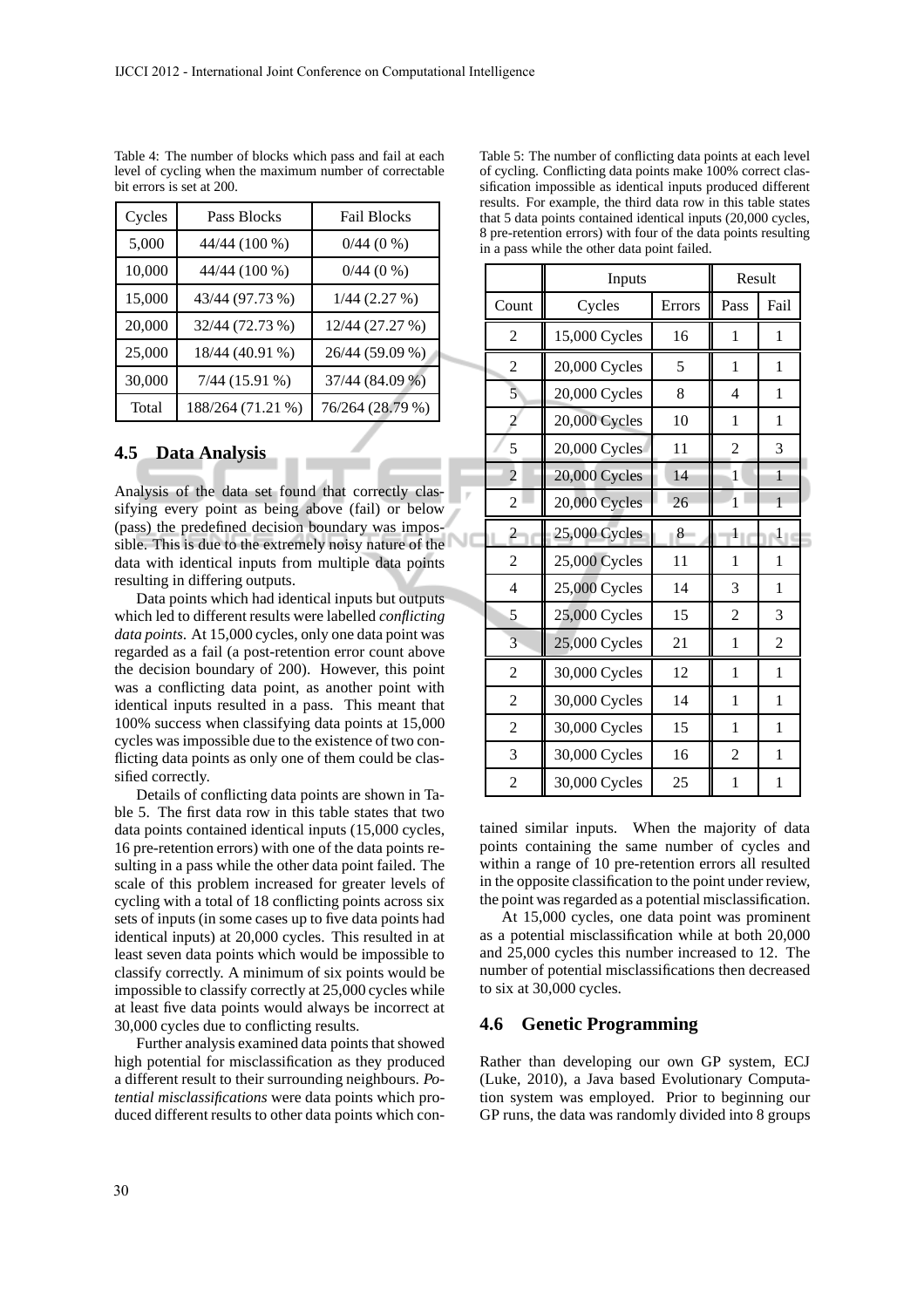in preparation for (*k*-fold) cross validation. We did, however, ensure that all cycling counts were evenly represented in all data sets.

A small number of preliminary test runs were completed in order to experiment with different GP parameter settings and function sets. These runs examined the results for varying numbers of generations, population sizes, tree depths, and reproduction, crossover and mutation rates. A number of combinations of various operators in the function set were also tested. Following these trial runs, the GP parameters listed in Table 6 were chosen. The GP function set comprised seven functions, while the terminal set comprised the two inputs discussed earlier and also five constants.

| Parameter                | Details                                                                                   |  |  |  |
|--------------------------|-------------------------------------------------------------------------------------------|--|--|--|
| Objective                | Correctly classify<br>data<br>points as pass or fail using a<br>decision boundary of 200. |  |  |  |
| <b>Terminal Set</b>      | x, y, 2, 3, 5, 7, 11                                                                      |  |  |  |
| <b>Function Set</b>      | $+, -, *, /, \sin, \cos, \tan$                                                            |  |  |  |
| Fitness                  | The percentage of data<br>points correctly classified.                                    |  |  |  |
| <b>Hits</b>              | The number of data points<br>correctly classified.                                        |  |  |  |
| Generations              | 100                                                                                       |  |  |  |
| Population               | 1000                                                                                      |  |  |  |
| Max Tree Depth           | 15                                                                                        |  |  |  |
| <b>Crossover Rate</b>    | 0.8                                                                                       |  |  |  |
| <b>Mutation Rate</b>     | 0.15                                                                                      |  |  |  |
| <b>Reproduction Rate</b> | 0.05                                                                                      |  |  |  |

Table 6: Tableau showing GP parameters and settings.

The GP system operated as a binary classifier with the fitness of each individual deemed to be the percentage of data points classified correctly. The number of correct classifications for each individual were also recorded and are referred to as hits. Each data point was classified by first calculating the projected output using the evolved individual. If the individual resulted in output greater than the decision boundary of 200, the individual predicted a fail, while an output of less than the decision boundary predicted a pass. This was then compared to the actual output for the data point to determine if the evolved individual's classification was correct.

In order to verify whether the proposed GP process would generalise well across the cycling levels tested, a variant of *k*-fold cross validation was performed. The standard *k*-fold cross validation technique requires that the available data is evenly divided into *k* groups. Following this, *k* GP runs are performed with a different group being used as validation data for each run while the remaining *k*-1 groups are used as training data. The leads to the GP system training on *k*-1 groups with the best individual from each run being validated using the previously unseen data group set aside for validation. Upon completion of the *k* runs, the validation results from the *best-ofrun* individuals are averaged to give a representation of how well the system can generalise to solve the specified problem.



As mentioned in the previous section, the 264 data points were divided into eight groups. This resulted in each group containing the same number of points. A variation of the standard *k*-fold cross validation was then used by splitting the training groups into two parts. Having assigned one of the eight data groups for validation in each data set, the remaining seven groups were randomly divided into five training groups and two testing groups. This resulted in each data set using 62.5% of the data for training, 12.5% for validating every individual from the final population on unseen data, and 25% for testing of the best-of-run individuals. The extra validating step assessed the ability of the entire population at the end of the run to generalise to previously unseen data points since there is no guarantee that the individual which performed best on the training data will also generalise the best.

The best-of-run individual following the validation stage of the process was chosen to go forward to the testing stage. In the case of a number of individuals achieving the same best-of-run result, the shortest individual was chosen since it is expected that shorter individuals will generalise better. Since 8-fold cross validation requires a minimum of just 8 runs – 1 per  $data set - 10 runs were performed per data set giving$ a total of 80 runs.

Table 7 shows the results from the 8-fold cross validation runs. An average of 79.09% data points were classified correctly by the best-of-run individuals on the previously unseen testing data across all 80 runs, while an average of 85.79% data points were classified correctly by the best performing individuals from each of the eight folds. Despite the difficulties posed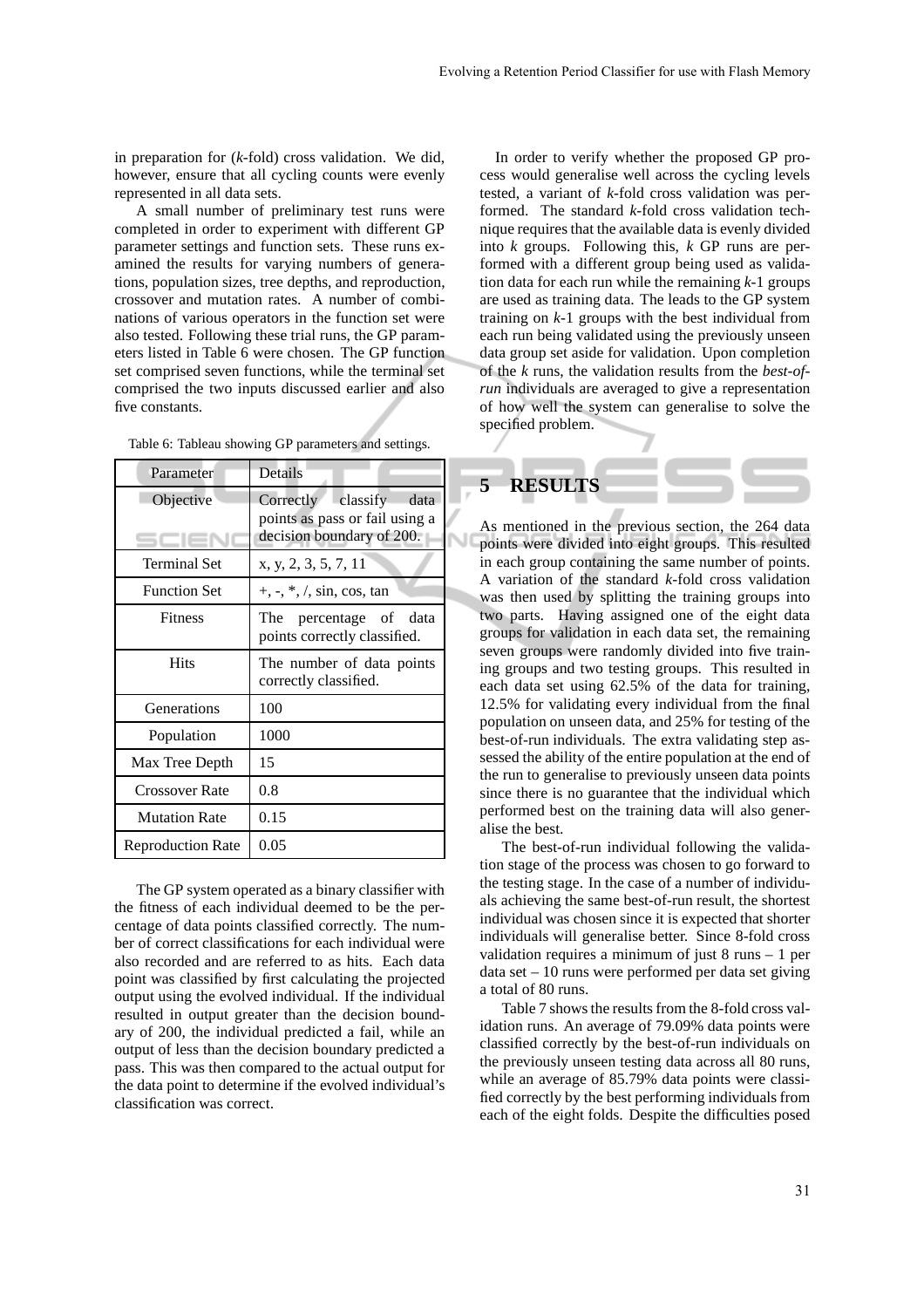|                | Training $(62.5\%)$              |             | Validation (12.5%) |             | Testing $(25%)$ |             |                |             |
|----------------|----------------------------------|-------------|--------------------|-------------|-----------------|-------------|----------------|-------------|
|                | Mean Pop                         |             | Mean Pop           |             | Mean            |             | Best           |             |
| Fold           | <b>Fitness</b>                   | <b>Hits</b> | <b>Fitness</b>     | <b>Hits</b> | <b>Fitness</b>  | <b>Hits</b> | <b>Fitness</b> | <b>Hits</b> |
| $\theta$       | 87.24%                           | 143.95/165  | 78.46%             | 25.89/33    | 78.03%          | 51.50/66    | 86.36%         | 57/66       |
| 1              | 89.30%                           | 147.34/165  | 80.36%             | 26.52/33    | 76.36%          | 50.40/66    | 80.30%         | 53/66       |
| 2              | 86.30%                           | 142.39/165  | 87.14%             | 28.76/33    | 76.97%          | 50.80/66    | 84.85%         | 56/66       |
| 3              | 89.76%                           | 148.10/165  | 72.93%             | 24.07/33    | 76.82%          | 50.70/66    | 87.88%         | 58/66       |
| $\overline{4}$ | 87.79%                           | 144.85/165  | 77.30%             | 25.51/33    | 83.79%          | 55.30/66    | 89.39%         | 59/66       |
| 5              | 87.25%                           | 143.97/165  | 89.58%             | 29.56/33    | 80.30%          | 53.00/66    | 84.85%         | 56/66       |
| 6              | 87.86%                           | 144.96/165  | 82.13%             | 27.10/33    | 83.33%          | 55.00/66    | 89.39%         | 59/66       |
| 7              | 87.67%                           | 144.66/165  | 70.42%             | 23.24/33    | 77.12%          | 50.90/66    | 83.33%         | 55/66       |
|                | 8-fold Cross Validation Average: |             |                    | 79.09%      | 52.20/66        | 85.79%      | 56.63/66       |             |

Table 7: Results from 8-fold Cross Validation test. Data was divided into 62.5% training, 12.5% validation, 25% testing data. Fitness refers to the percentage of data points classified correctly while hits refers to the number of correct classifications. The hits column also shows the total number of data points for each subset of the data. The last row in the table shows the average number of data points classified correctly by the best-of-run individuals.

by the data set (as discussed in Section 4.5), the overall best performing individual achieved 89.39% correct classification on previously unseen data.

Considering the extremely noisy nature of the data points (potential misclassifications) and the fact that some identical inputs produce differing classifications (conflicting data points), these results show that the GP process can be used to generate a Retention Period Classifier which will correctly classify the majority of test cases.

Since no other approaches to predict the retention period for Flash memory blocks have been reported in the literature, comparative evaluation with previous results was not possible. Section 6 includes details of plans to employ other machine learning techniques to provide benchmarks against which the GP system proposed in this paper can be compared.

The levels of correct classification achieved in this first set of experiments show the huge potential of this prediction technique. Future research will aim to further validate and improve the initial results reported here in order to develop a classifier suitable for real world application.

# **6 FUTURE WORK**

Taking into account what we have learned from this research, we propose to perform another batch of experiments but to focus on higher levels of cycling. The maximum number of post-retention errors found during the data acquisition phase of this experiment was 1,974. In our next test, we will focus on intervals of 5,000 cycles starting at 10,000 and proceeding up to 50,000. Judging by our test data and the results obtained, we believe that this will allow us to evolve an improved Retention Period Classifier by allowing GP to train the population using a real world number of correctable bit errors.

As part of the next iteration of this research we will also generate classifiers using a number of other methods such as neural networks and support vector machines. The results obtained will provide data allowing a comparative evaluation between a number of different machine learning techniques.

This is just one task of a larger research project. The overall goal of our research is to improve the performance of SSDs using EA techniques. We aim to achieve this by improving the endurance of the NAND Flash memory used by the vast majority of these drives. A Genetic Algorithm (GA) will be used to evolve optimised parameter settings for Flash memory devices under test. As mentioned earlier, there is a trade-off between endurance and retention. The classifier evolved in this paper will be used in forthcoming research to predict whether blocks will pass a temperature accelerated retention period when controlled by modified parameter settings. This will potentially save a lot of time and avoid performing unnecessary tests for parameter settings which will fail.